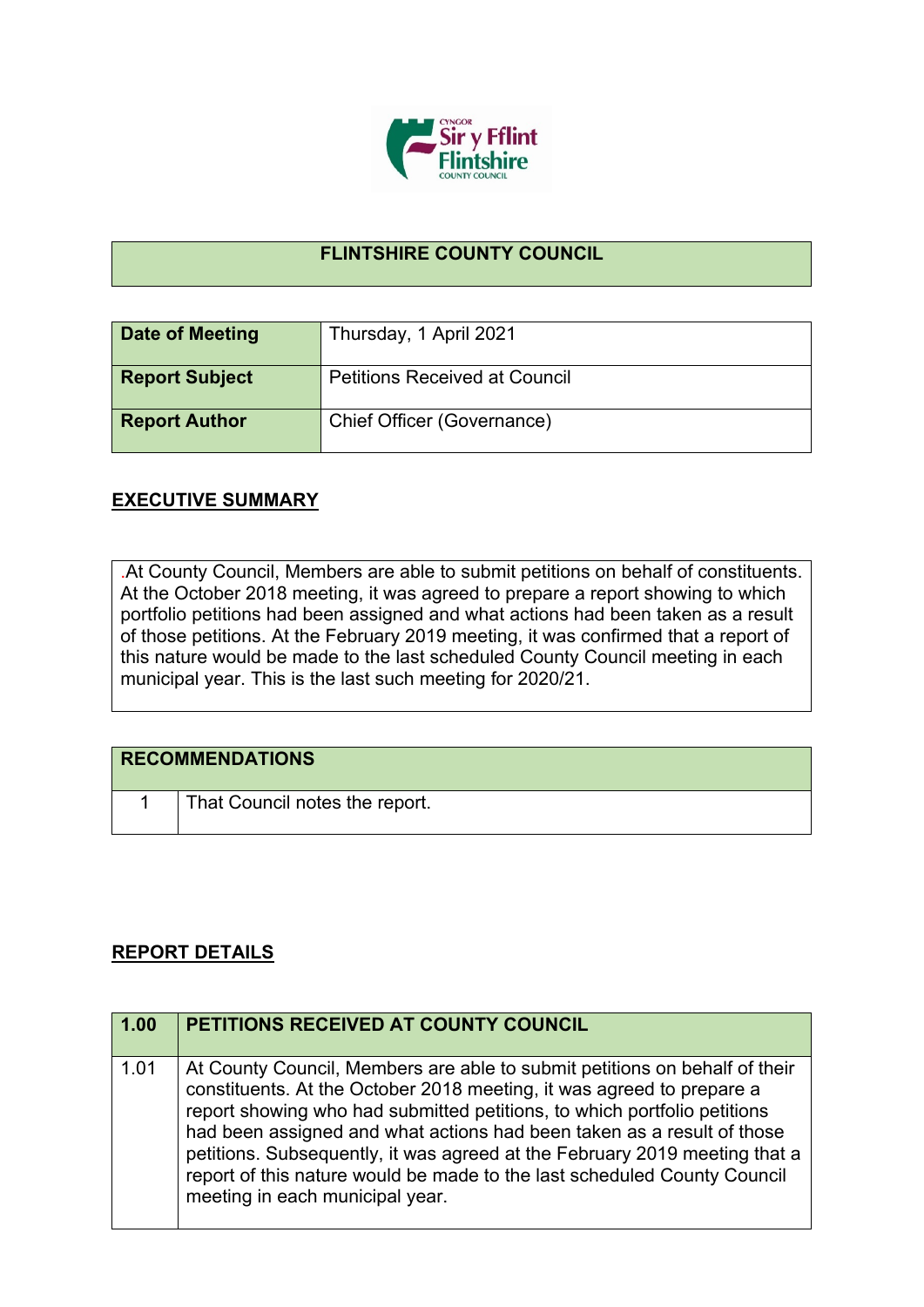| 1.02 | During 2020/21, there have been two petitions presented at Council, both<br>at the meeting on 20 <sup>th</sup> October. |                                                                                                                                                                                                                                   |                                                                                                                                                                                                                                                                                                                               |
|------|-------------------------------------------------------------------------------------------------------------------------|-----------------------------------------------------------------------------------------------------------------------------------------------------------------------------------------------------------------------------------|-------------------------------------------------------------------------------------------------------------------------------------------------------------------------------------------------------------------------------------------------------------------------------------------------------------------------------|
|      | <b>Councillor submitting</b><br>petition                                                                                | <b>Issue</b>                                                                                                                                                                                                                      | Response from<br>portfolio                                                                                                                                                                                                                                                                                                    |
|      | <b>Councillor McGuill</b>                                                                                               | On behalf of residents<br>of Moel View and<br>Overdale in Mynydd<br>Isa to address parking<br>safety concerns                                                                                                                     | Streetscene &<br>Transportation: the<br>request was assessed<br>and scored against<br><b>Traffic Regulation</b><br>Order criteria. The<br>location does not meet<br>the criteria for the<br>implementation of<br>parking restrictions<br>next financial<br>year. Local member<br>and lead signatory<br>both informed of this. |
|      | <b>Councillor Connah</b>                                                                                                | On behalf of residents<br>of Prince William<br>Gardens in Mancot to<br>address parking safety<br>concerns                                                                                                                         | Housing & Assets: this<br>issue is still being<br>discussed with the<br>local Member.                                                                                                                                                                                                                                         |
| 1.03 | in due course.                                                                                                          | As a provision of the Local Government & Elections (Wales) Act 2021, we<br>consistent approach to the receipt of electronic petitions amongst the<br>twenty two principal councils. A report on that will be submitted to Council | are working with colleagues from other Welsh local authorities to develop a                                                                                                                                                                                                                                                   |

| 2.00 | <b>RESOURCE IMPLICATIONS</b>           |
|------|----------------------------------------|
| 2.01 | Not applicable for this update report. |

| 3.00 | <b>CONSULTATIONS REQUIRED / CARRIED OUT</b> |
|------|---------------------------------------------|
| 3.01 | Not applicable                              |

| 4.00 | <b>RISK MANAGEMENT</b>                 |
|------|----------------------------------------|
| 4.01 | Not applicable for this update report. |

| 5.00 | <b>APPENDICES</b> |
|------|-------------------|
| 5.01 | None              |